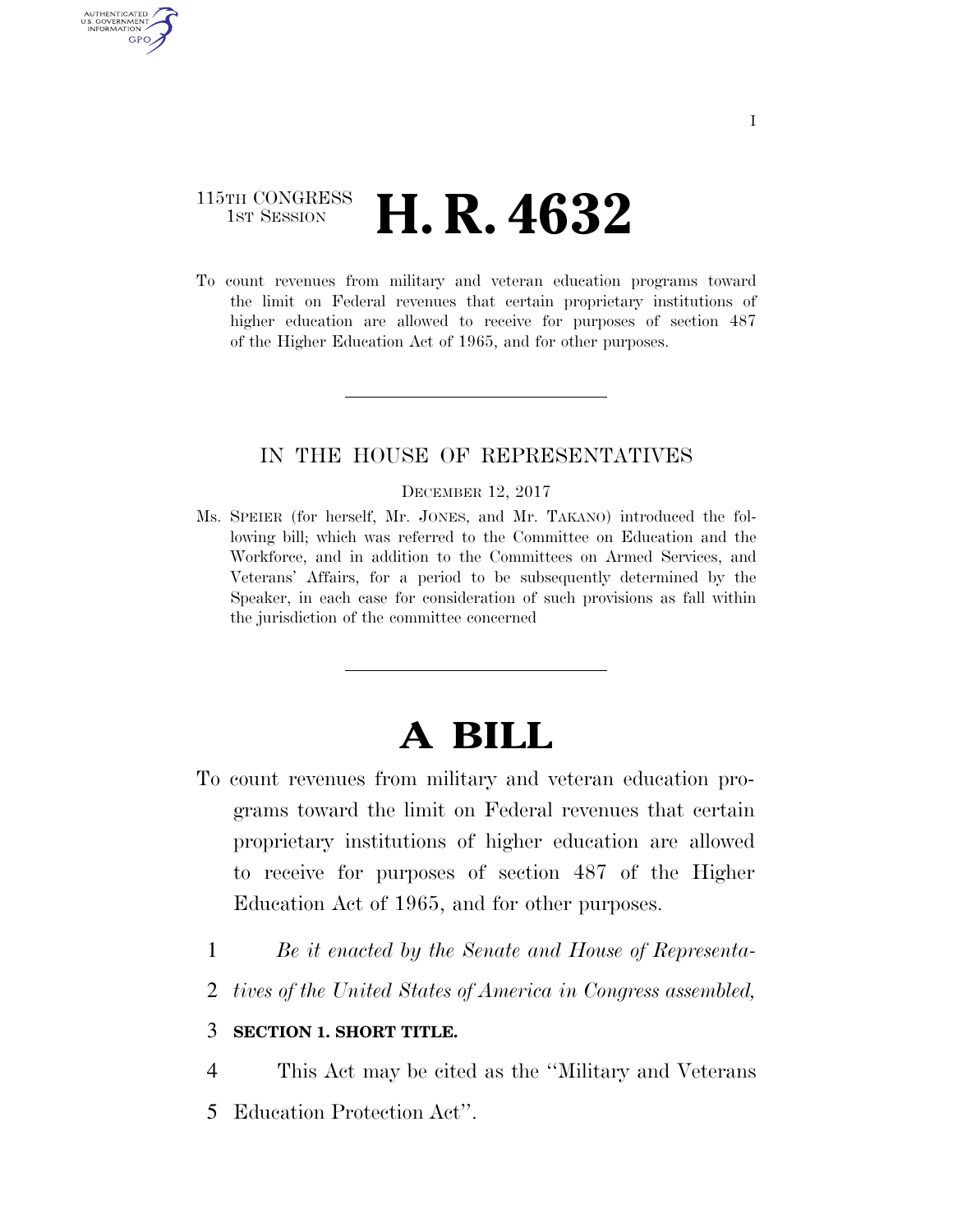| $\mathbf{1}$   | SEC. 2. PROGRAM PARTICIPATION AGREEMENTS FOR PRO-   |
|----------------|-----------------------------------------------------|
| $\overline{c}$ | PRIETARY INSTITUTIONS OF HIGHER EDU-                |
| 3              | <b>CATION.</b>                                      |
| $\overline{4}$ | Section 487 of the Higher Education Act of 1965 (20 |
| 5              | U.S.C. 1094) is amended—                            |
| 6              | $(1)$ in subsection $(a)(24)$ —                     |
| 7              | (A) by inserting "that receives funds pro-          |
| 8              | vided under this title" before ", such institu-     |
| 9              | tion"; and                                          |
| 10             | (B) by striking "other than funds provided          |
| 11             | under this title, as calculated in accordance       |
| 12             | with subsection $(d)(1)$ " and inserting "other     |
| 13             | than Federal educational assistance, as defined     |
| 14             | in subsection $(d)(5)$ and calculated in accord-    |
| 15             | ance with subsection $(d)(1)$ "; and                |
| 16             | $(2)$ in subsection $(d)$ —                         |
| 17             | $(A)$ in the subsection heading, by striking        |
| 18             | "NON-TITLE IV" and inserting "NON-FED-              |
| 19             | ERAL EDUCATIONAL";                                  |
| 20             | $(B)$ in paragraph $(1)$ —                          |
| 21             | (i) in the matter preceding subpara-                |
| 22             | $graph$ $(A)$ , by inserting "that receives"        |
| 23             | funds provided under this title" before             |
| 24             | "shall";                                            |
| 25             | (ii) in subparagraph $(B)$ —                        |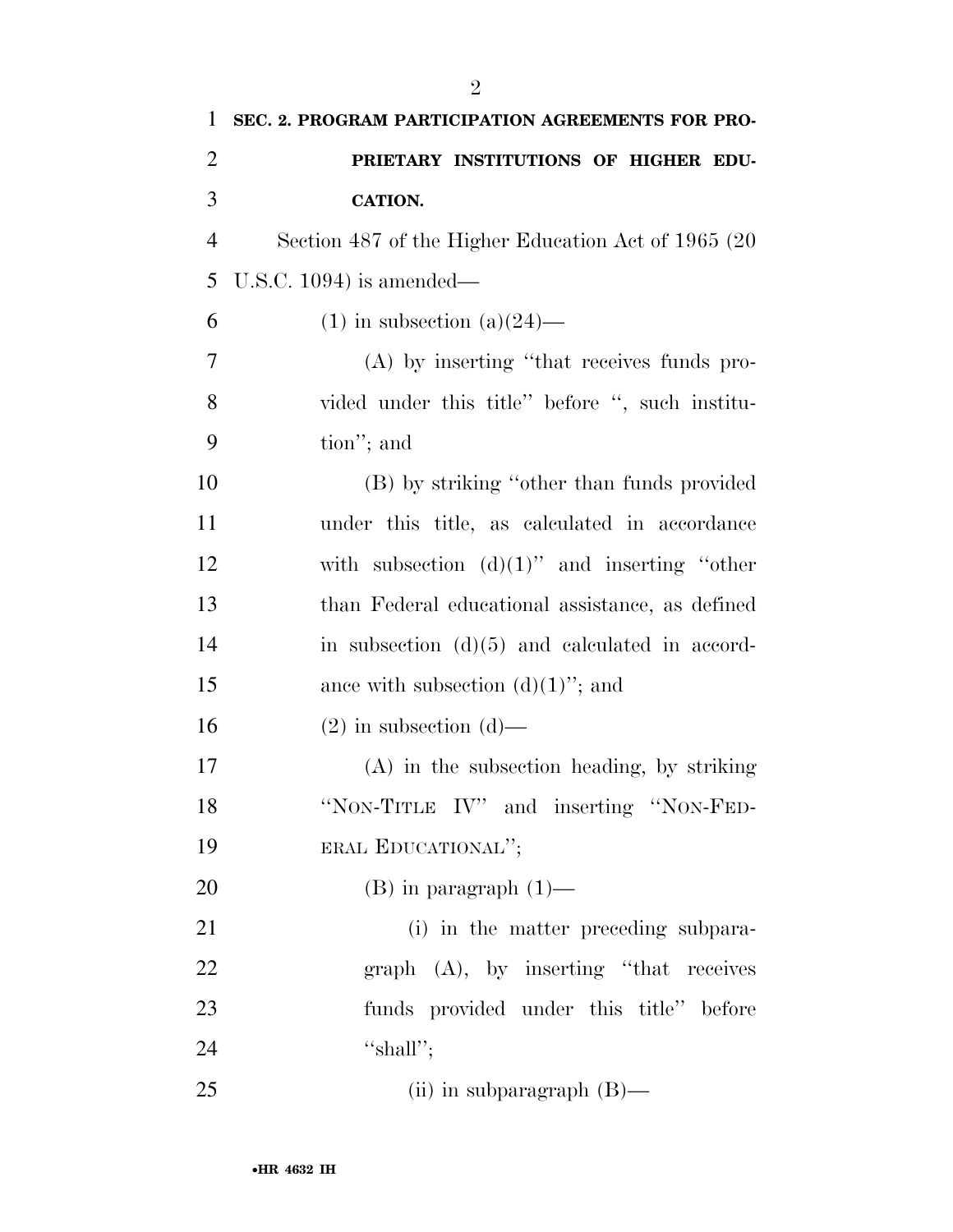| $\mathbf{1}$   | $(I)$ in clause (i), by striking "as-      |
|----------------|--------------------------------------------|
| $\overline{2}$ | sistance under this title" and insert-     |
| 3              | ing "Federal educational assistance";      |
| $\overline{4}$ | and                                        |
| 5              | $(II)$ in clause $(ii)(I)$ , by inserting  |
| 6              | ", or on a military base if the admin-     |
| 7              | istering Secretary for a program of        |
| 8              | Federal educational assistance under       |
| 9              | clause (ii), (iii), or (iv) of paragraph   |
| 10             | $(5)(B)$ has authorized such location"     |
| 11             | before the semicolon;                      |
| 12             | (iii) in subparagraph $(C)$ , by striking  |
| 13             | "program under this title" and inserting   |
| 14             | "program of Federal educational assist-    |
| 15             | ance";                                     |
| 16             | $(iv)$ in subparagraph $(E)$ , by striking |
| 17             | "funds received under this title" and in-  |
| 18             | serting "Federal educational assistance";  |
| 19             | and                                        |
| 20             | $(v)$ in subparagraph $(F)$ —              |
| 21             | (I) in clause (iii), by striking           |
| 22             | "under this title" and inserting "of"      |
| 23             | Federal educational assistance"; and       |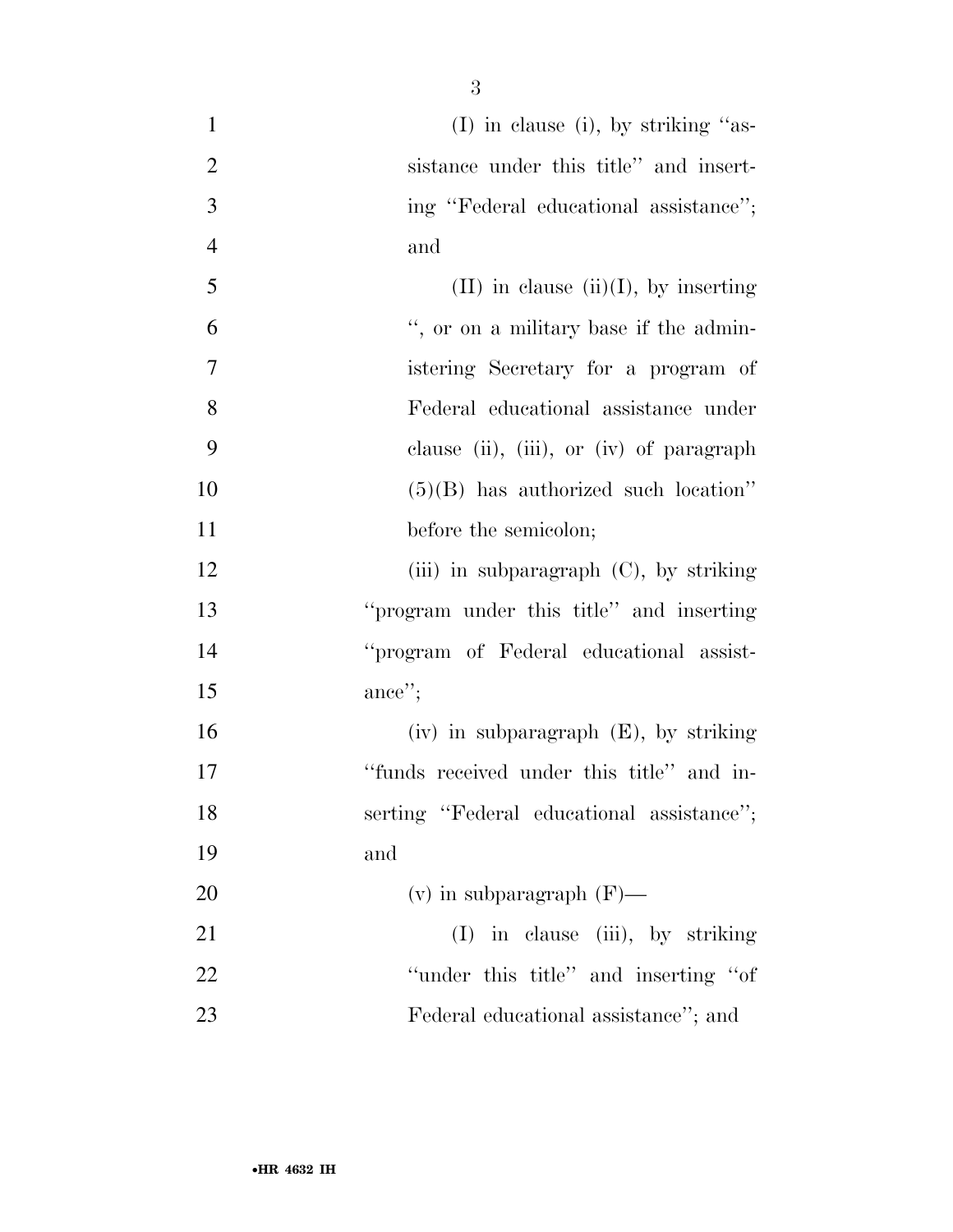| $\mathbf{1}$   | (II) in clause (iv), by striking               |
|----------------|------------------------------------------------|
| $\overline{2}$ | "under this title" and inserting "of"          |
| 3              | Federal educational assistance";               |
| $\overline{4}$ | $(C)$ in paragraph $(2)$ —                     |
| 5              | (i) by striking subparagraph (A) and           |
| 6              | inserting the following:                       |
| 7              | $\lq\lq$ (A) INELIGIBILITY.—                   |
| 8              | "(i) IN GENERAL.—Notwithstanding               |
| 9              | any other provision of law, a proprietary      |
| 10             | institution of higher education receiving      |
| 11             | funds provided under this title that fails to  |
| 12             | meet a requirement of subsection $(a)(24)$     |
| 13             | for two consecutive institutional fiscal       |
| 14             | years shall be ineligible to participate in or |
| 15             | receive funds under any program of Fed-        |
| 16             | eral educational assistance for a period of    |
| 17             | not less than two institutional fiscal years.  |
| 18             | "(ii) REGAINING ELIGIBILITY.—To re-            |
| 19             | gain eligibility to participate in or receive  |
| 20             | funds under any program of Federal edu-        |
| 21             | cational assistance after being ineligible     |
| 22             | pursuant to clause (i), a proprietary insti-   |
| 23             | tution of higher education shall dem-          |
| 24             | onstrate compliance with all eligibility and   |
| 25             | certification requirements for the program     |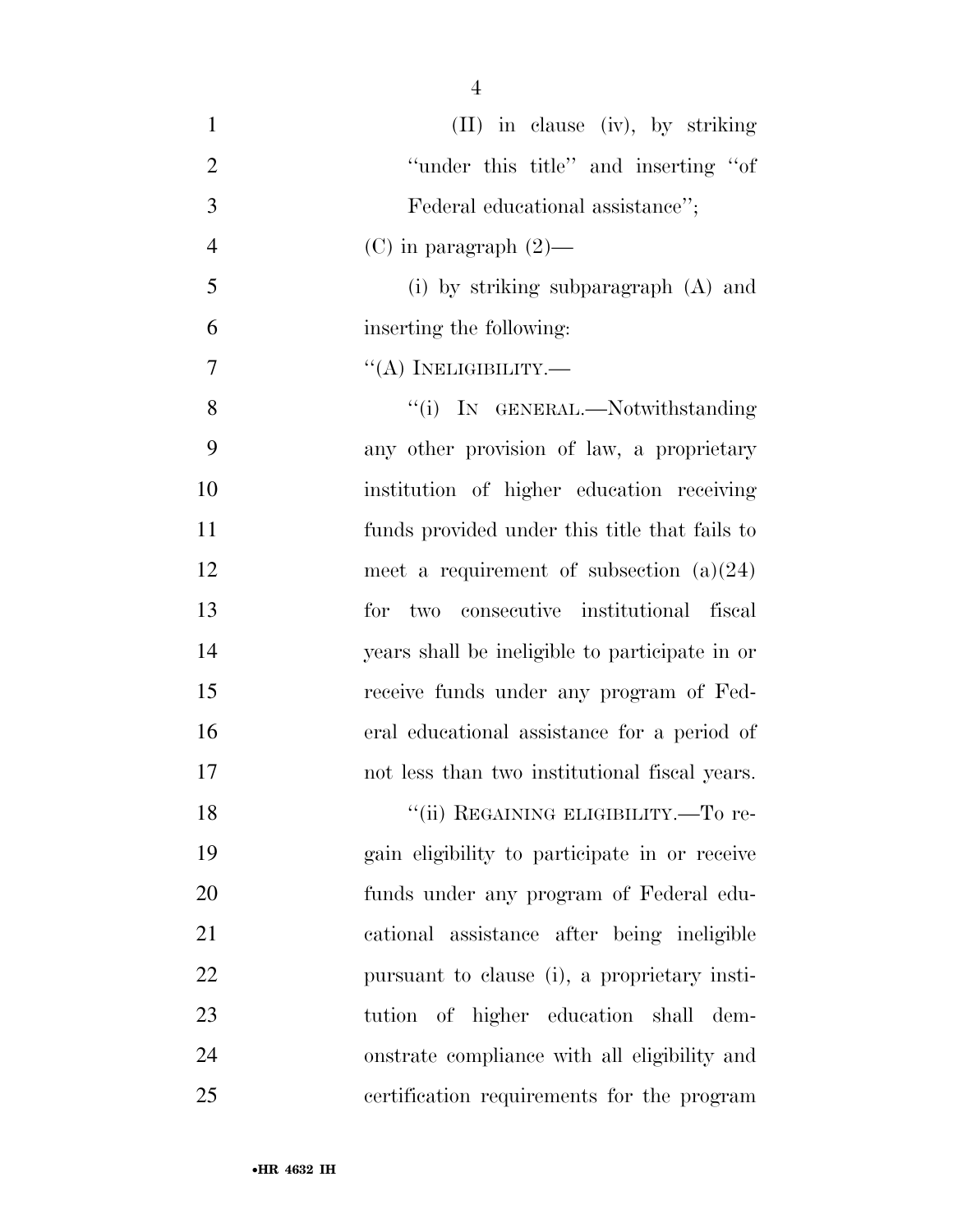| $\mathbf{1}$   | for a minimum of two consecutive institu-      |
|----------------|------------------------------------------------|
| $\overline{2}$ | tional fiscal years after the institutional    |
| 3              | fiscal year in which the institution became    |
| $\overline{4}$ | ineligible. In order to regain eligibility to  |
| 5              | participate in any program of Federal edu-     |
| 6              | cational assistance under this title, such     |
| $\tau$         | compliance shall include meeting the re-       |
| 8              | quirements of section 498 for such 2-year      |
| 9              | period.                                        |
| 10             | ``(iii)<br>NOTIFICATION OF<br><b>INELIGI-</b>  |
| 11             | BILITY.—The Secretary of Education shall       |
| 12             | determine when a proprietary institution of    |
| 13             | higher education that receives funds under     |
| 14             | this title is ineligible under clause (i) and  |
| 15             | shall notify all other administering Secre-    |
| 16             | taries of the determination.                   |
| 17             | "(iv) ENFORCEMENT.—Each admin-                 |
| 18             | istering Secretary for a program of Fed-       |
| 19             | eral educational assistance shall enforce      |
| 20             | the requirements of this subparagraph for      |
| 21             | the program concerned upon receiving no-       |
| 22             | tification under clause (iii) of a proprietary |
| 23             | institution of higher education's ineligi-     |
| 24             | bility."; and                                  |
|                |                                                |

(ii) in subparagraph (B)—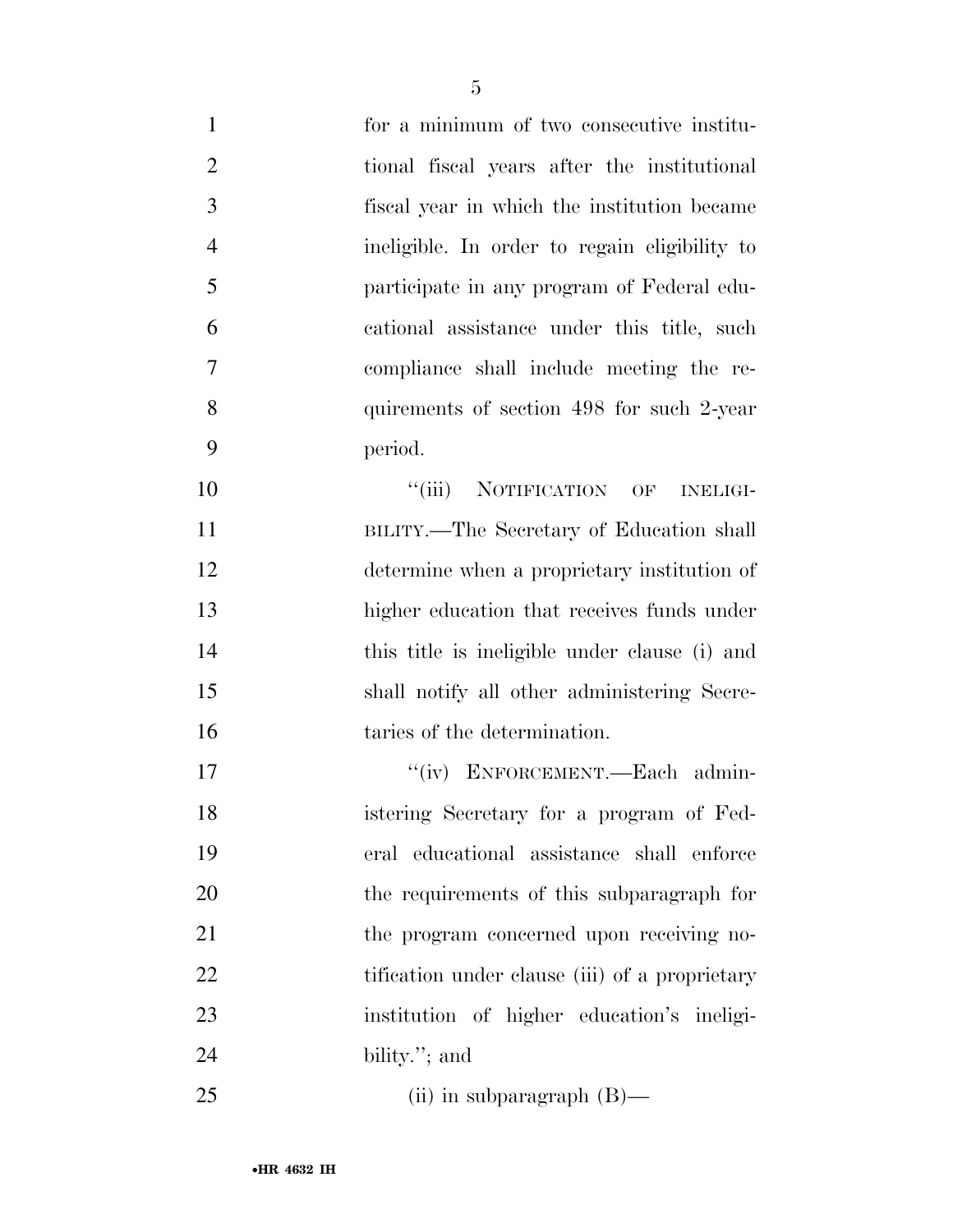1 (I) in the matter preceding clause

| $\mathfrak{2}$ | $(i)$ —                                  |
|----------------|------------------------------------------|
| 3              | (aa) by striking "In addi-               |
| $\overline{4}$ | tion" and all that follows through       |
| 5              | "education fails" and inserting          |
| 6              | "Notwithstanding any other pro-          |
| 7              | vision of law, in addition to such       |
| 8              | other means of enforcing the re-         |
| 9              | quirements of a program of Fed-          |
| 10             | eral educational assistance<br>as        |
| 11             | may be available to the admin-           |
| 12             | istering Secretary, if a propri-         |
| 13             | etary institution of higher edu-         |
| 14             | cation that receives funds pro-          |
| 15             | vided under this title fails"; and       |
| 16             | (bb) by striking "the pro-               |
| 17             | grams authorized by this title"          |
| 18             | and inserting "all programs of           |
| 19             | Federal educational assistance";         |
| 20             | and                                      |
| 21             | (II) in clause (i), by inserting         |
| 22             | "with respect to a program of Federal"   |
| 23             | educational assistance<br>under<br>this  |
| 24             | title," before "on the expiration date"; |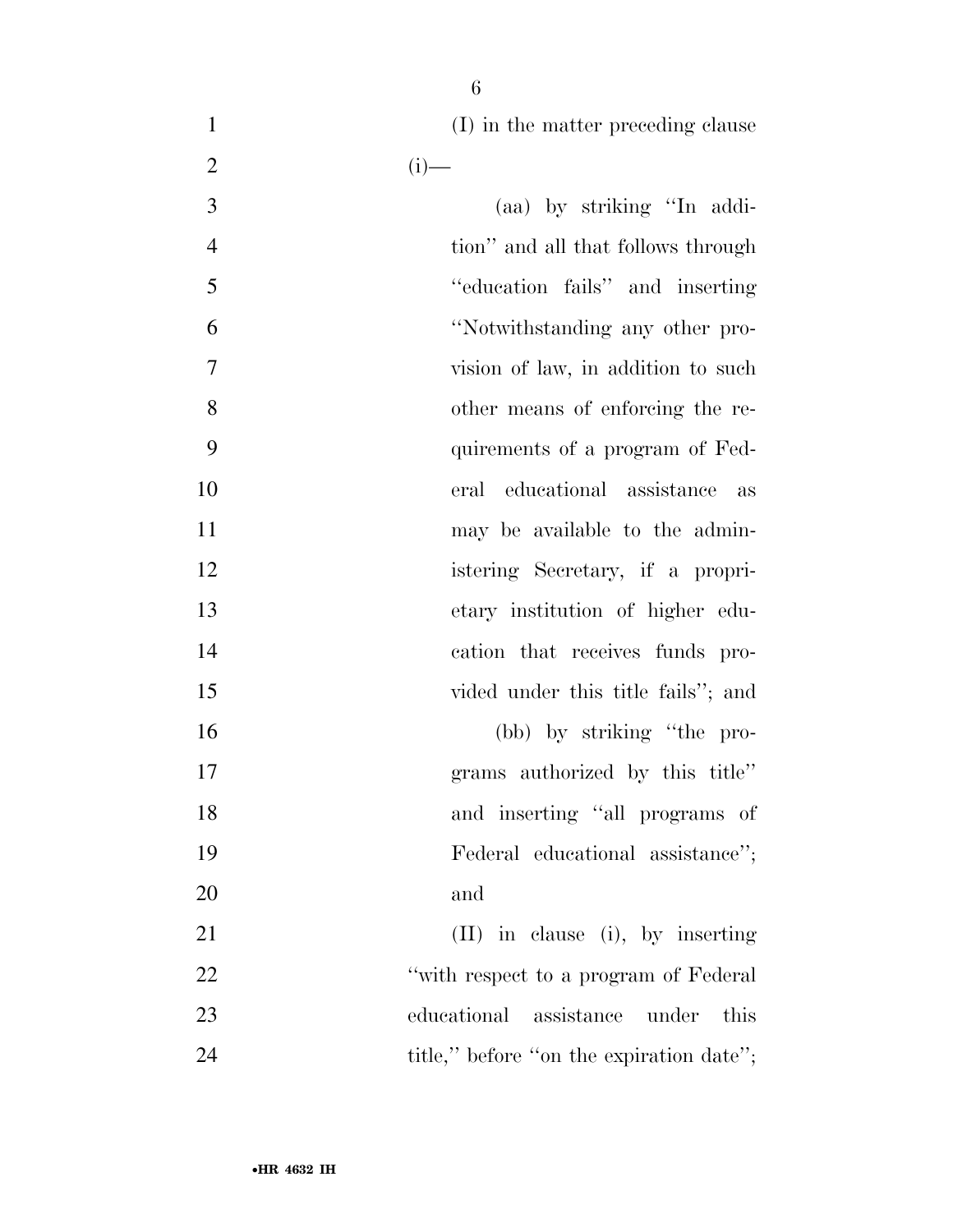| $\mathbf{1}$   | (D) in paragraph $(4)(A)$ , by striking          |
|----------------|--------------------------------------------------|
| $\overline{2}$ | "sources under this title" and inserting "Fed-   |
| 3              | eral educational assistance"; and                |
| $\overline{4}$ | (E) by adding at the end the following:          |
| 5              | "(5) DEFINITIONS.—In this subsection:            |
| 6              | "(A) ADMINISTERING SECRETARY.—The                |
| 7              | term 'administering Secretary' means the Sec-    |
| 8              | retary of Education, the Secretary of Defense,   |
| 9              | the Secretary of Veterans Affairs, the Secretary |
| 10             | of Homeland Security, or the Secretary of a      |
| 11             | military department responsible for admin-       |
| 12             | istering the Federal educational assistance con- |
| 13             | cerned.                                          |
| 14             | FEDERAL EDUCATIONAL ASSIST-<br>$\lq\lq (B)$      |
| 15             | ANCE.—The term 'Federal educational assist-      |
| 16             | ance' means funds provided under any of the      |
| 17             | following provisions of law:                     |
| 18             | $\lq($ i) This title.                            |
| 19             | "(ii) Chapter 30, 31, 32, 33, 34, or             |
| 20             | 35 of title 38, United States Code.              |
| 21             | "(iii) Chapter 101, 105, 106A, 1606,             |
| 22             | $1607$ , or $1608$ of title 10, United States    |
| 23             | Code.                                            |
| 24             | "(iv) Section $1784a$ of title 10, United        |
| 25             | States Code.".                                   |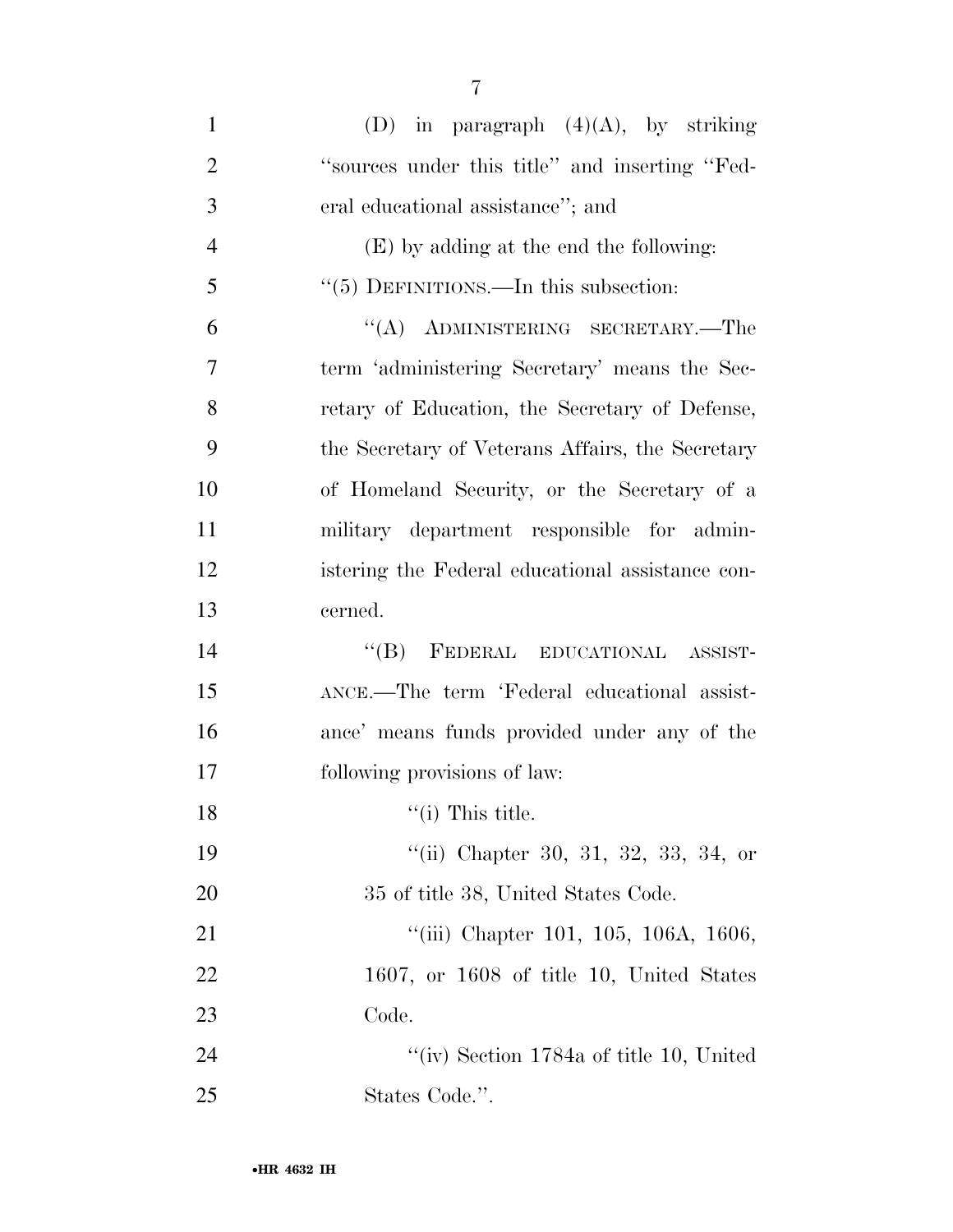| 1              | SEC. 3. DEPARTMENT OF DEFENSE AND DEPARTMENT OF                 |
|----------------|-----------------------------------------------------------------|
| $\overline{2}$ | VETERANS AFFAIRS ACTIONS ON INELIGI-                            |
| 3              | BILITY OF CERTAIN PROPRIETARY INSTITU-                          |
| $\overline{4}$ | TIONS OF HIGHER EDUCATION FOR PARTICI-                          |
| 5              | PATION IN PROGRAMS OF EDUCATIONAL AS-                           |
| 6              | SISTANCE.                                                       |
| 7              | (a) DEPARTMENT OF DEFENSE.—                                     |
| 8              | $(1)$ IN GENERAL.—Chapter 101 of title 10,                      |
| 9              | United States Code, is amended by inserting after               |
| 10             | section 2008 the following new section:                         |
| 11             | "§2008a. Ineligibility of certain proprietary institu-          |
| 12             | tions of higher education for participa-                        |
|                |                                                                 |
| 13             | tion in Department of Defense programs                          |
| 14             | of educational assistance                                       |
|                | "(a) IN GENERAL.—Upon receipt of a notice from                  |
| 15<br>16       | the Secretary of Education under clause (iii) of section        |
|                | $17 \quad 487(d)(2)(A)$ of the Higher Education Act of 1965 (20 |
|                | 18 U.S.C. $1094(d)(2)(A)$ that a proprietary institution of     |
| 19             | higher education is ineligible for participation in or receipt  |
| 20             | of funds under any program of Federal educational assist-       |
| 21             | ance by reason of such section, the Secretary of Defense        |
| 22             | shall ensure that no educational assistance under the pro-      |
| 23             | visions of law specified in subsection (b) is available or      |
| 24             | used for education at the institution for the period of insti-  |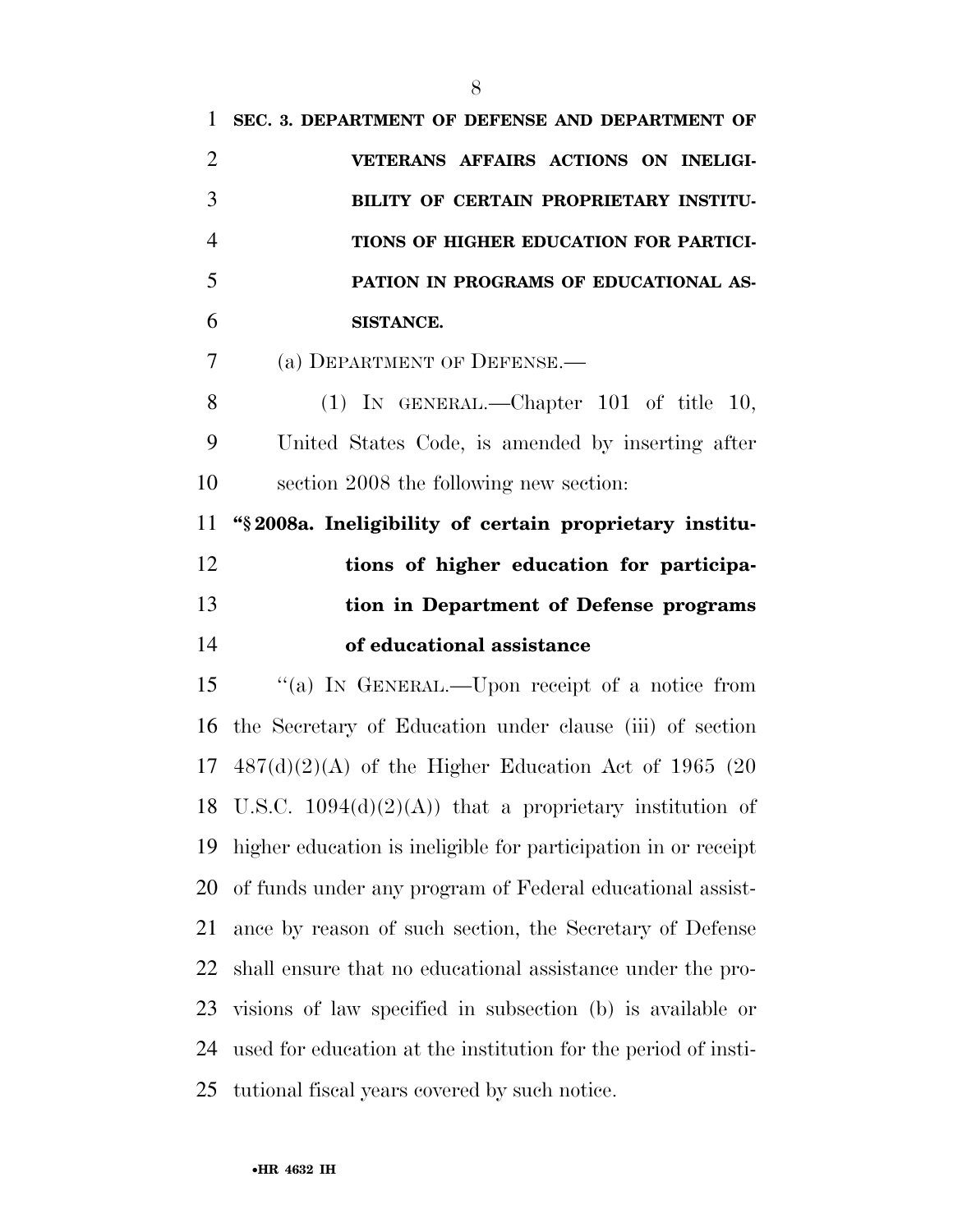''(b) COVERED ASSISTANCE.—The provisions of law specified in this subsection are the provisions of law on educational assistance through the Department of Defense as follows:

''(1) This chapter.

 ''(2) Chapters 105, 106A, 1606, 1607, and 1608 of this title.

8 ''(3) Section 1784a of this title.

9 "(c) NOTICE ON INELIGIBILITY.—(1) The Secretary of Defense shall take appropriate actions to notify persons receiving or eligible for educational assistance under the provisions of law specified in subsection (b) of the applica-13 tion of the limitations in section  $487(d)(2)$  of the Higher Education Act of 1965 to particular proprietary institu-tions of higher education.

 $\frac{1}{2}$  The actions taken under this subsection with re- spect to a proprietary institution shall include publication, on the Internet website of the Department of Defense that provides information to persons described in paragraph (1), of the following:

21  $\langle (A)$  The name of the institution.

22 ''(B) The extent to which the institution failed 23 to meet the requirements of section  $487(a)(24)$  of 24 the Higher Education Act of 1965.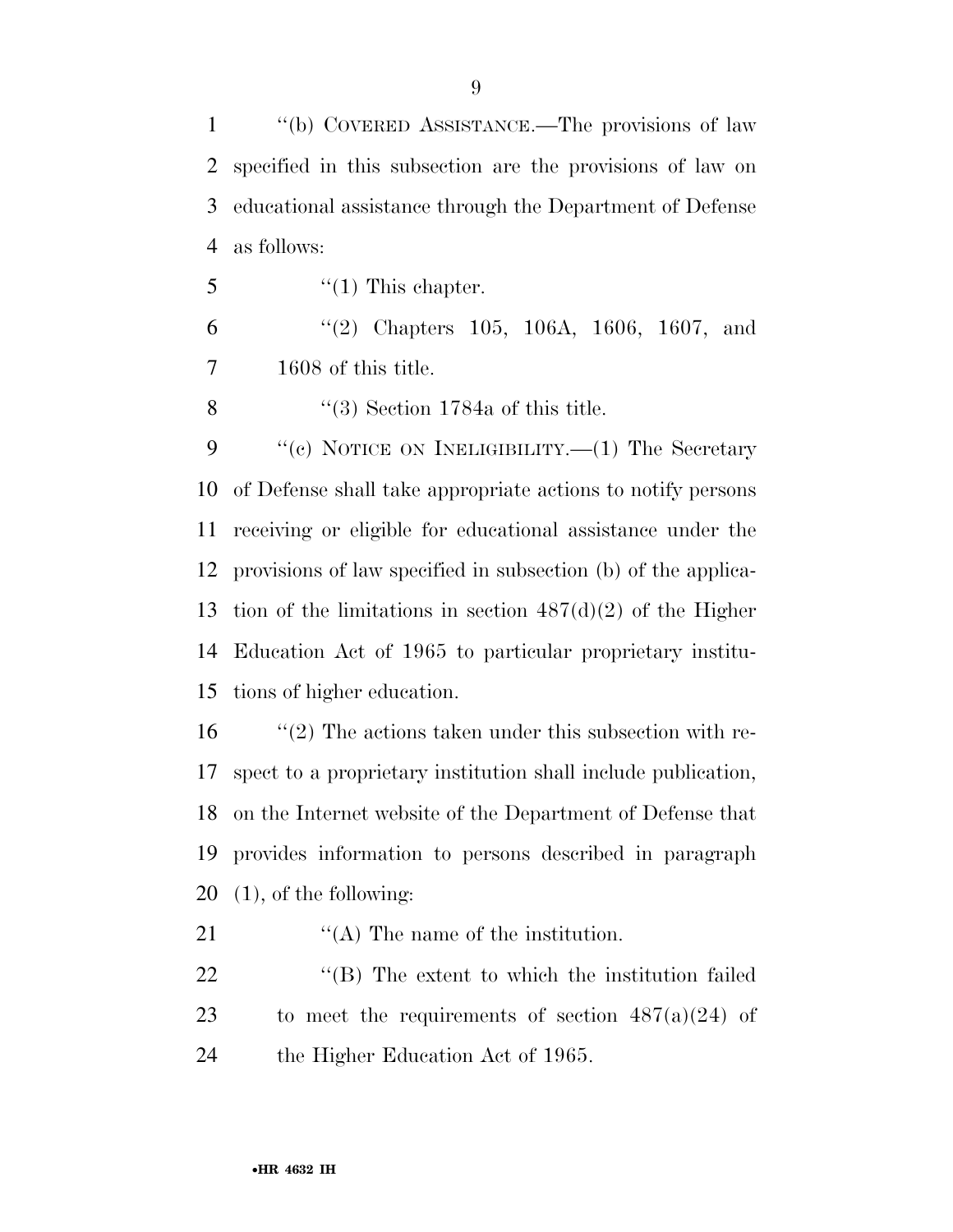| $\mathbf{1}$   | "(C) The length of time the institution will be                                                                                                                        |
|----------------|------------------------------------------------------------------------------------------------------------------------------------------------------------------------|
| $\overline{2}$ | ineligible for participation in or receipt of funds                                                                                                                    |
| 3              | under any program of Federal educational assistance                                                                                                                    |
| $\overline{4}$ | by reason of section $487(d)(2)(A)$ of that Act.                                                                                                                       |
| 5              | "(D) The nonavailability of educational assist-                                                                                                                        |
| 6              | ance through the Department for enrollment, at-                                                                                                                        |
| 7              | tendance, or pursuit of a program of education at                                                                                                                      |
| 8              | the institution by reason of such ineligibility.".                                                                                                                     |
| 9              | (2) CLERICAL AMENDMENT.—The table of sec-                                                                                                                              |
| 10             | tions at the beginning of chapter 101 of such title                                                                                                                    |
| 11             | is amended by inserting after the item relating to                                                                                                                     |
| 12             | section 2008 the following new item:                                                                                                                                   |
|                | "2008a. Ineligibility of certain proprietary institutions of higher education for<br>participation in Department of Defense programs of edu-<br>cational assistance.". |
| 13             | (b) DEPARTMENT OF VETERANS AFFAIRS.—                                                                                                                                   |
| 14             | $(1)$ IN GENERAL.—Subchapter II of chapter 36                                                                                                                          |
| 15             | of title 38, United States Code, is amended by in-                                                                                                                     |
| 16             | serting after section 3681 the following new section:                                                                                                                  |
|                | 17 "§3681A. Ineligibility of certain proprietary institu-                                                                                                              |
| 18             | tions of higher education for participa-                                                                                                                               |
| 19             | tion in Department of Veterans Affairs                                                                                                                                 |
| 20             | programs of educational assistance                                                                                                                                     |
| 21             | "(a) IN GENERAL.—Upon receipt of a notice from                                                                                                                         |
| 22             | the Secretary of Education under clause (iii) of section                                                                                                               |
|                | $23\quad 487(d)(2)(A)$ of the Higher Education Act of 1965 (20                                                                                                         |
|                | 24 U.S.C. $1094(d)(2)(A)$ that a proprietary institution of                                                                                                            |
|                | •HR 4632 IH                                                                                                                                                            |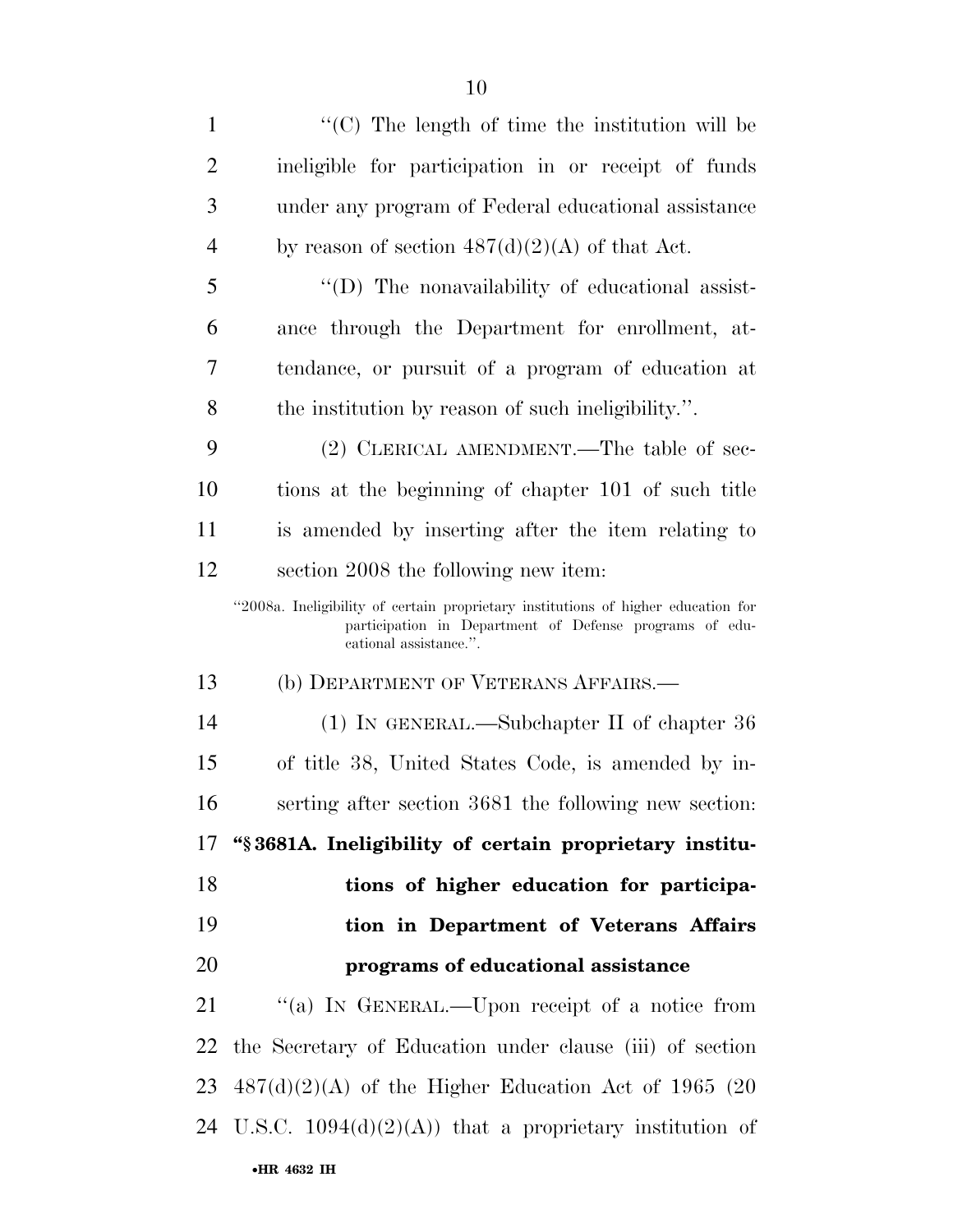higher education is ineligible for participation in or receipt of funds under any program of Federal educational assist- ance by reason of such section, the Secretary of Veterans Affairs shall ensure that no educational assistance under the provisions of law specified in subsection (b) is available or used for education at the institution for the period of institutional fiscal years covered by such notice.

 ''(b) COVERED ASSISTANCE.—The provisions of law specified in this subsection are the provisions of law on educational assistance through the Department under chapters 30, 31, 32, 33, 34, and 35 of this title.

12 "(c) NOTICE ON INELIGIBILITY.—(1) The Secretary of Veterans Affairs shall take appropriate actions to notify persons receiving or eligible for educational assistance under the provisions of law specified in subsection (b) of 16 the application of the limitations in section  $487(d)(2)$  of the Higher Education Act of 1965 to particular propri-etary institutions of higher education.

19 ''(2) The actions taken under this subsection with re- spect to a proprietary institution shall include publication, on the Internet website of the Department that provides information to persons described in paragraph (1), of the following:

24 ''(A) The name of the institution.